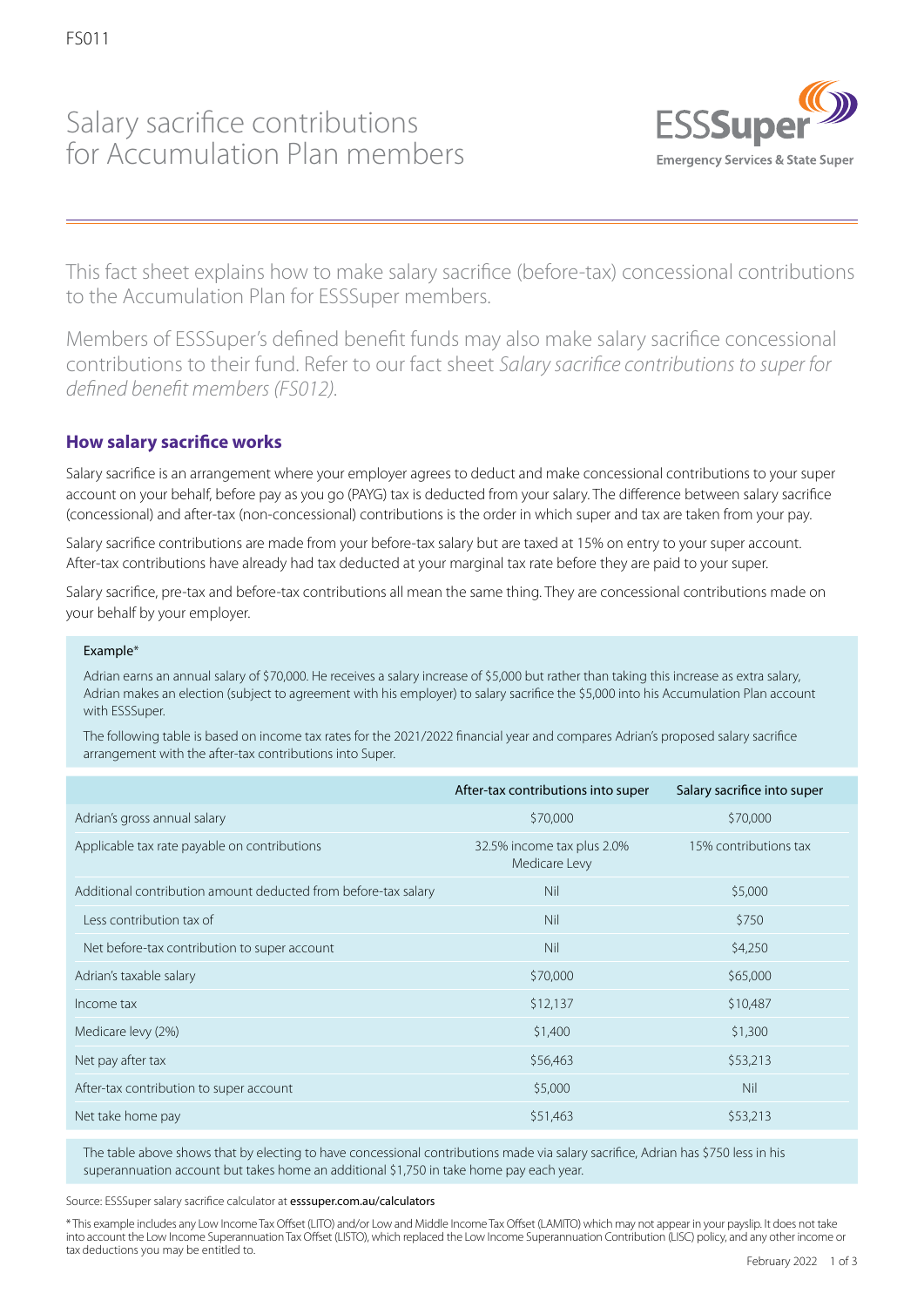## **Things to consider**

Subject to agreement with your employer you may elect to put money into your Accumulation Plan account by using salary sacrifice. If you choose to contribute to super the effect of compounding interest, and concessional rates of tax mean that the benefits of salary sacrificing make a real difference to the long-term growth of your retirement savings. Don't forget that your super account is preserved and you cannot get access to this money until you meet a condition of release.

However, there are other impacts when considering salary sacrifice compared with making non-concessional (after-tax) contributions. These include:

#### Contributions tax

Salary sacrifice contributions are subject to 15% contributions tax (30% for high income earners), whereas non-concessional (after-tax) contributions are not.

#### Lump sum benefits

Concessional contributions including salary sacrifice contributions may be subject to tax at a higher rate if you withdraw your benefit before reaching age 60. Once you turn 60, all benefits taken from super are tax free.

Between preservation age (see below) and 60, a lump sum has a tax free component and a taxable component. For the 2021/22 financial year, the tax free portion is tax free and up to \$225,000 of the taxable component is also tax free. Amounts in excess of \$225,000 are taxed at 17.0% on withdrawal.

| Component | Tax treatment                                                                                           |
|-----------|---------------------------------------------------------------------------------------------------------|
| Tax free  | Tax free                                                                                                |
| Taxable   | If under your preservation age, taxed at 22.0%*                                                         |
|           | Preservation age to under age 60, the first \$225,000<br>is tax free and the balance is taxed at 17.0%* |

\* Rates shown include the Medicare levy of 2%

Non-concessional (after-tax) contributions form part of the tax free component and are not subject to tax on withdrawal from super. Salary sacrifice concessional contributions form part of the taxable component.

#### Government super co-contributions

Salary sacrifice concessional contributions are not eligible to receive a co-contribution. You would need to make non-concessional (after-tax) contributions to be eligible for a co-contribution. To learn more, see our fact sheet *Non-concessional (after tax) contributions (FS005)*, available at esssuper.com.au/publications

#### Lower taxable income

Generally, if your income is less than \$45,000 p.a. you will not benefit significantly from salary sacrificing contributions to your super account. There is generally no benefit for individuals with no taxable income, or those who have a low tax rate.

#### Access to salary sacrifice contributions

All contributions paid into super must be "preserved" in accordance with superannuation legislation. Therefore, you cannot withdraw these contributions until you have met a 'condition of release' such as permanent retirement from the workforce after your preservation age - which varies from 55 to 60 depending on your year of birth. Refer to the *Accumulation Plan Product Disclosure Statement (PDS)* available on our website at esssuper.com.au/pds, for full details of the preservation of benefits.

#### Preservation age

Your preservation age is the age at which, if you elect to retire permanently from the workforce, you can access your super.

| Birth date               | Preservation age |  |
|--------------------------|------------------|--|
| Before 01/07/1960        | 55               |  |
| 01/07/1960 to 30/06/1961 | 56               |  |
| 01/07/1961 to 30/06/1962 | 57               |  |
| 01/07/1962 to 30/06/1963 | 58               |  |
| 01/07/1963 to 30/06/1964 | 59               |  |
| 01/07/1964 and after     | 60               |  |

#### Concessional contributions

Salary sacrifice contributions are concessional contributions and are therefore subject to the concessional contributions cap.

For the 2021/22 financial year, you can contribute a maximum of \$27,500.

Concessional contributions are the sum of:

- **O** salary sacrifice contributions to super funds
- **o** employer contributions (including super guarantee) to super
- $\circ$  any notional employer contributions (the rate of employer contributions theoretically necessary to fund benefits in a defined benefit fund).

From 1 July 2019, if you have a total super balance of less than \$500,000, you will be able to access the unused portion of your concessional contribution cap to make additional concessional contributions. You will be able to carry forward any unused concessional contributions accumulated from